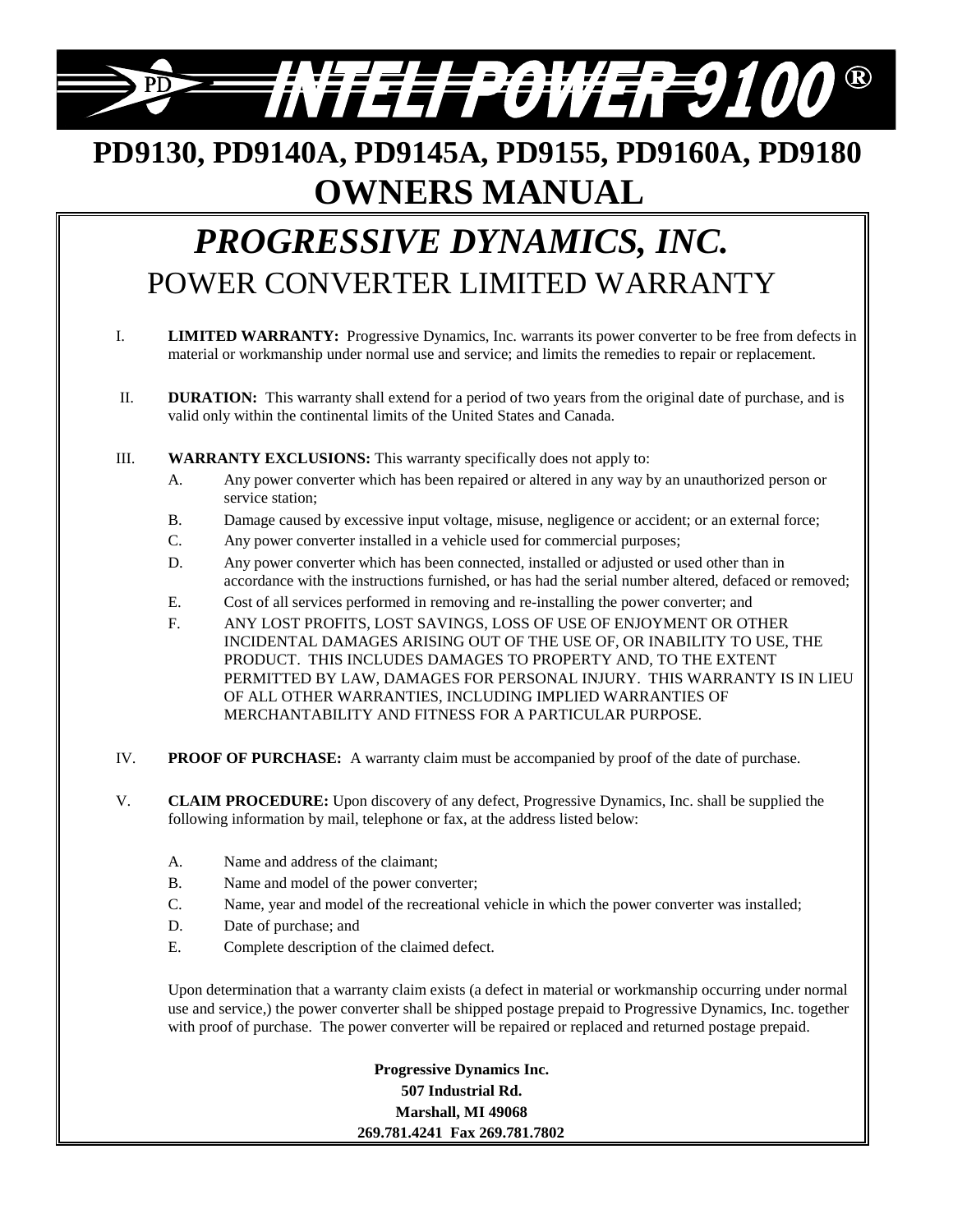#### **GENERAL INFORMATION**

The INTELI-POWER 9100 series 120 VAC to 12 VDC power converters are state-of-the-art electronic converter / battery chargers. The INTELI-POWER 9100's are UL and CUL (Canadian) listed.

Their compact size and quiet operation gives greater flexibility in selecting the mounting location for either OEM installation or after market replacement.

All INTELI-POWER 9100 series converters incorporate the Total Charging Management System (TCMS) interface. The TCMS interface connects the converter to optional devices that can automatically control the output voltage of the converter thereby controlling the charge rate to the batteries.

The converter has been designed and tested to provide maintenance free operation. The INTELI-POWER 9100 line of power converters have undergone tens of thousands of hours of strenuous engineering testing to insure years of trouble free operation.

#### **GENERAL OPERATION**

The INTELI-POWER series will supply "clean" nominal 13.6 VDC power from input voltages that range from 90-130 VAC.

Operates With or Without a Battery Connected, the output of the INTELI-POWER 9100 converters are a regulated, filtered D.C. voltage that can power sensitive electronics without the need for a battery or other filtering.

#### NOTE

At normal input voltages the full load rated capacity is available.

At input voltages less than 105 VAC the converter may not supply full rated output capacity.

The full rated load (either 30,40,45, 55, 60 or 80 amps) is available for load, battery charging or both. When functioning as a regulated battery charger the INTELI-POWER 9100 converters have nominal voltage output of 13.6 VDC. The system was designed to sense voltage on the battery and will taper the charging current as the battery becomes charged. When the INTELI-POWER 9100 senses the battery is at full charge it will provide a trickle charge to maintain a full charge condition.

#### **CAUTION**

#### **IT IS IMPORTANT THAT THE FLUID LEVEL OF ANY CONNECTED BATTERIES BE CHECKED ON A REGULAR BASIS. ALL BATTERIES WILL "GAS" AND LOSE SOME FLUIDS WHEN CONTINUOUSLY CONNECTED TO ANY CHARGING SOURCE.**

When the vehicle is to be stored for extended periods of time it is recommended that the batteries be disconnected, unless one of the optional devices are attached to the TCMS interface (see the owners manual for that device for more information). Re-connect once a month to maintain a full charge.

#### **FEATURES**

**INTELLIGENT** ... The INTELI-POWER 9100 thinks for itself, by monitoring and sensing the load and ambient conditions.

**MULTIPLE BATTERY CHARGING** ... INTELI-POWER 9100 has the capability of charging multiple batteries at the same time! They can even charge a combination of different capacity batteries.

**GFCI PROTECTION** ... INTELI-POWER 9100 has the LOWEST ground fault leakage. With this unit, the user can confidently utilize the RV's AC outlets without being concerned about a ground fault interruption of the facilities power source.

**REVERSE BATTERY PROTECTION CIRCUIT** ... If a battery is accidentally hooked up backwards, the converter will be protected. The PD9130 has one 30 AMP ATC automotive style fuse. Models PD9160A, PD9155, PD9145A and PD9140A have two 30 AMP ATC automotive style fuses. Model PD9180 has three 30 AMP ATC automotive style fuses mounted externally that will blow if a reverse battery condition should occur. Note: if the unit has accessories plugged into the TCMS interface the TCMS plug must be removed to provide clearance to replace the fuses.

#### **CAUTION**

IF THE REVERSE BATTERY PROTECTION FUSES ARE BLOWN DURING INSTALLATION, CHECK TO SEE THAT THE BATTERY HAS BEEN CONNECTED PROPERLY BEFORE REPLACING THE FUSES. REPLACE THE FUSES ONLY WITH THE SAME TYPE AND RATING AS THE ORIGINAL FUSES. USING OTHER FUSES COULD RESULT IN THE CONVERTER BEING DAMAGED, VEHICLE DAMAGE, INJURY OR OTHER CONSEQUENCES (SEE WARRANTY).

**SHORT CIRCUIT PROTECTION** ... The "smart" converter, INTELI-POWER 9100, senses, within millionths of a second, if the output terminals have been shorted. If this condition should occur the converter first limits the current. Should the condition continue to exist the converter then reduces the current output, within thousandths of a second. The INTELI-POWER 9100 was designed to protect itself. Once the "short circuit" has been corrected the INTELI-POWER 9100 will automatically return to normal operating conditions.

**THERMAL PROTECTION** ... If a over temperature condition should occur due to air flow obstruction or improper installation the INTELI-POWER 9100 senses the condition and decreases power output until the unit returns to normal operating temperature. Full output capacity will return as the unit cools down.

**IGNITION PROTECTION** ... All INTELI-POWER 9100 series converters are ignition protected.

**INTERNAL COMPONENT COOLING** ... The system is so efficient that if demand is less than 20% of the rated capacity, the auxiliary cooling fan will NOT activate. This means that at night when the power demand is reduced the fan may not come on at all. The location of the fan allows for the maximum cooling of both the case and components.

**OVERVOLTAGE PROTECTION** ... If the Input Voltage exceeds a preset limit the converter will shut-down to prevent damage. The unit will return to normal operation when the voltage returns to normal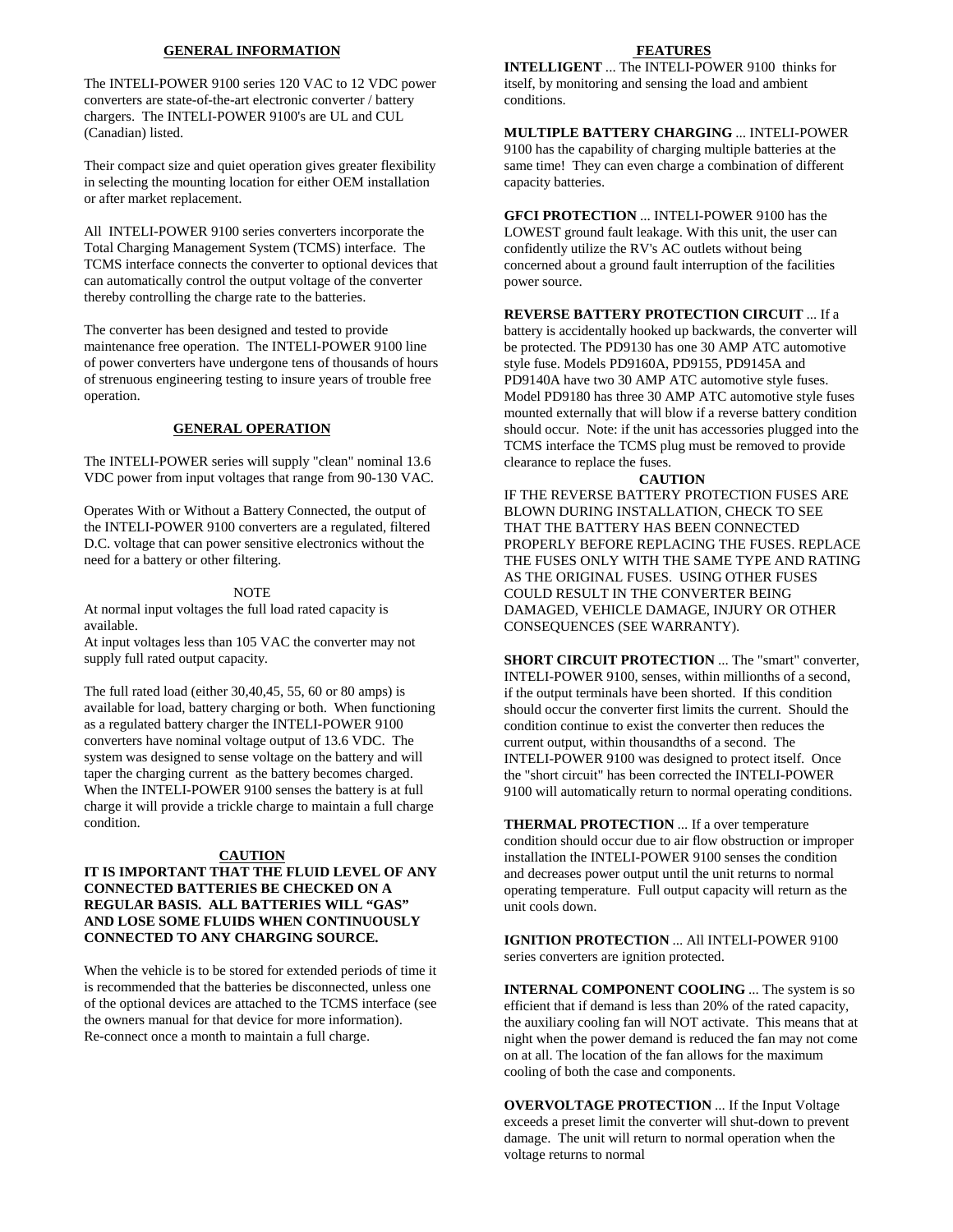# **INSTALLATION INSTRUCTIONS**

Horizontal mounting of the INTELI-POWER 9100, is recommended although it can be mounted in any position that provides unobstructed ventilation to the fan and vent holes. Secure the converter firmly to the mounting surface using standard fasteners.

The OEM should test the INTELI-POWER 9100 under full load conditions in its intended mounting location. This will insure that there is sufficient unobstructed ventilation to the converter allowing it to operate at its maximum rated load. Failure to provide adequate ventilation to the converter will cause the converter to cycle on and off as it responds to ambient conditions.

# THE INTELI-POWER 9100 CONVERTERS ARE NOT DESIGNED FOR ZERO CLEARANCE COMPARTMENTS.

## **! ATTENTION !**

USE A 5/32" HEX DRIVER TO TIGHTEN THE OUTPUT SCREWS. DO NOT EXCEED 50 IN-LB TORQUE. PD9160 AND PD9180 USE A SLOTTED SCREWDRIVER TO TIGHTEN THE OUTPUT SCREWS

THE OUTPUT TERMINALS ARE RATED FOR 2 TO 14 GA. COPPER OR ALUMINUM WIRE.

THE INTELI-POWER 9100 CONVERTERS ARE NOT WEATHER TIGHT OR DESIGNED FOR WET LOCATION MOUNTING. THEY MUST BE PROTECTED FROM DIRECT CONTACT WITH WATER.

DURING THE MANUFACTURING PROCESS AVOID THE INTRODUCTION OF FOREIGN MATERIALS INTO THE CASE AS THIS COULD CAUSE A MALFUNCTION OF THE CONVERTER.

| <b>TROODLE SHOOTING GOIDE</b> |                                        |                                                           |
|-------------------------------|----------------------------------------|-----------------------------------------------------------|
| <b>PROBLEM</b>                | <b>POSSIBLE CAUSES</b>                 | <b>ACTION</b>                                             |
| 1. No Output                  | 120 VAC supply not connected           | Connect power supply                                      |
|                               |                                        | Check AC distribution panel for proper operation          |
|                               | <b>External Fuses Blown</b>            | <b>Check for Reverse Polarity</b>                         |
|                               |                                        | Replace Fuses with same type and rating                   |
|                               | <b>Short Circuit</b>                   | Trace RV Circuits for possible fault                      |
|                               | Unit has shutdown due to overheating   | Check air flow                                            |
|                               |                                        | Allow unit to cool                                        |
|                               | Unit has shutdown due to over voltage  | Check input voltage                                       |
|                               | (Also see Item 5 below)                | Converter will shut down if the input voltage exceeds 132 |
|                               |                                        | <b>Volts</b>                                              |
|                               |                                        | <b>Correct Input Voltage</b>                              |
| 2. External Fuses             | Reverse Battery Hook Up                | Correct Hook up and replace Fuses with same type and      |
| <b>Blown</b>                  |                                        | rating                                                    |
| 3. Converter cycles on        | Compartment gets too hot               | Check air flow to the converter                           |
| $\&$ off                      |                                        |                                                           |
|                               |                                        | Improve Ventilation to the compartment                    |
| 4. Low Output                 | <b>Excessive Load for Converter</b>    | Reduce load requirements or Install Larger Converter      |
|                               | Input Voltage not between 105-130      | Correct input supply voltage                              |
|                               | <b>VAC</b>                             |                                                           |
|                               | <b>Bad Battery Cell(s)</b>             | <b>Replace Battery</b>                                    |
| 5. Intermittent or no.        | Unit has shutdown due to over voltage. | Add another load to the generator, this may reduce the    |
| Output on Generator,          |                                        | "spikes" to an acceptable level                           |
| works on Shore                |                                        |                                                           |
| Power                         |                                        |                                                           |
|                               | Some generators exhibit excessive      | Contact generator manufacturer for possible defect in the |
|                               | voltage spikes on the AC power output, | generator                                                 |
|                               | this may cause the over voltage        |                                                           |
|                               | protection to shut the unit down       |                                                           |

# **TROUBLE SHOOTING GUIDE**

Do not replace the converter unless the following checks have been performed:

- 1. Loosen the screw on the positive terminal and disconnect the positive wire. Read the converter output voltage using a DC voltmeter. If the voltage is above 13 volts, the converter is working properly.
- 2. If the converter output is zero volts, use an AC voltmeter to check for proper voltage at the 120 VAC outlet that the converter is plugged into. This voltage should be between 105 and 130 volts.
- 3. Check the fuses located at the front of the converter. These fuses will only blow if the battery or DC output leads were connected in reverse, even for a moment. Replace the fuses and repeat step 1.

NOTE: When replacing fuse(s) the TCMS plug must be removed to provide clearance for fuse replacement.